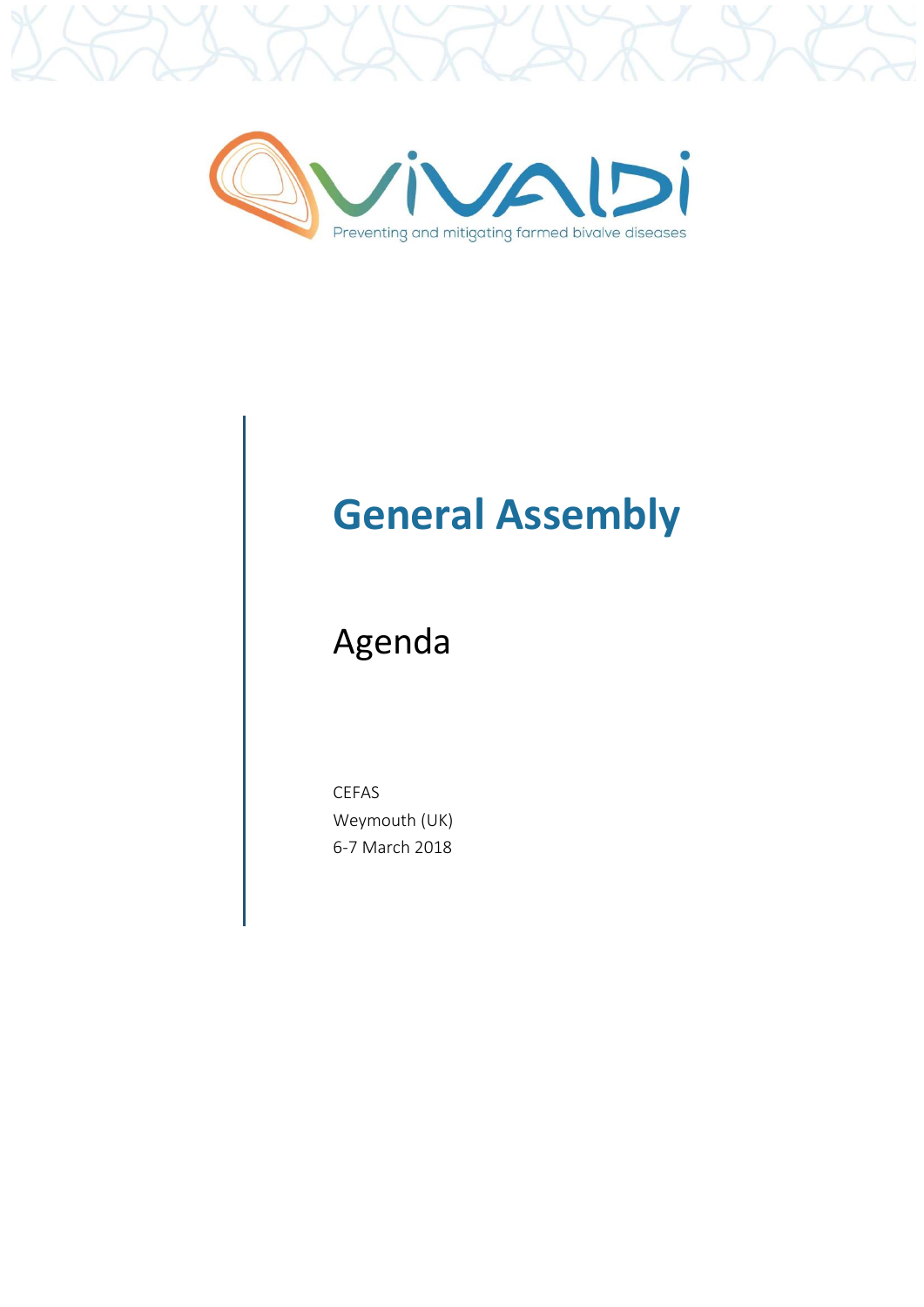



| Tuesday 6 March 2018       |                                                                                                                         |  |
|----------------------------|-------------------------------------------------------------------------------------------------------------------------|--|
| $9:00 - 12:00$             | <b>General Assembly (Management issues)</b>                                                                             |  |
|                            | Welcome words by CEFAS representative                                                                                   |  |
|                            | Introduction by Isabelle Arzul, VIVALDI Coordinator                                                                     |  |
|                            | Overview on WP7 activities (Isabelle Arzul)                                                                             |  |
|                            | Reporting: feedback on PR1 and review + time plan for the next internal report -<br>monitoring table (Estelle Delangle) |  |
|                            | Deliverables and milestones: time schedule, methodology and content; (Isabelle Arzul)                                   |  |
|                            | Financial and administrative reminders (Estelle Delangle)                                                               |  |
|                            | Amendment to the Grant Agreement (Estelle Delangle)                                                                     |  |
|                            | MTAs & DTA (Estelle Delangle)<br>$\overline{\phantom{a}}$                                                               |  |
|                            | Data Management Plan (Isabelle Arzul)                                                                                   |  |
|                            | Communication (Coordinating team)                                                                                       |  |
|                            | Next steps and upcoming events (Isabelle Arzul)                                                                         |  |
| 12:00-13:30 Lunch break    |                                                                                                                         |  |
| $13:30 - 16:00$            | <b>General Assembly (Focus on work packages)</b>                                                                        |  |
|                            | Work package 3: Chaired by Sylvie Lapègue                                                                               |  |
|                            | WP3 overview and update of main results (Ifremer) (20 min)                                                              |  |
|                            | Main results by Ifremer (10 min)                                                                                        |  |
|                            | Main results by UNIPD/CNRS (10 min)                                                                                     |  |
|                            | Discussion (25 min)                                                                                                     |  |
|                            | Work package 1: Chaired by Steve Feist/David Bass                                                                       |  |
| 16:00 - 16:30 Coffee break |                                                                                                                         |  |
| $16:30 - 18:00$            | <b>General Assembly (Focus on work packages)</b>                                                                        |  |
|                            | Work package 1: Chaired by Steve Feist/David Bass                                                                       |  |
|                            | Work package 2: Chaired by Antonio Figueras                                                                             |  |
|                            | WP2 overview and update of main results (CSIC) (5 min)                                                                  |  |
|                            | Main results by CNRS (10 min)                                                                                           |  |
|                            | Main results by UNIGE (10 min)                                                                                          |  |
|                            | Main results by UNITS (10 min)                                                                                          |  |
|                            | Main results by Ifremer (10 min)                                                                                        |  |
|                            | Main results by CSIC (10 min)                                                                                           |  |
|                            | Questions and WP 2 general discussion (20 min)                                                                          |  |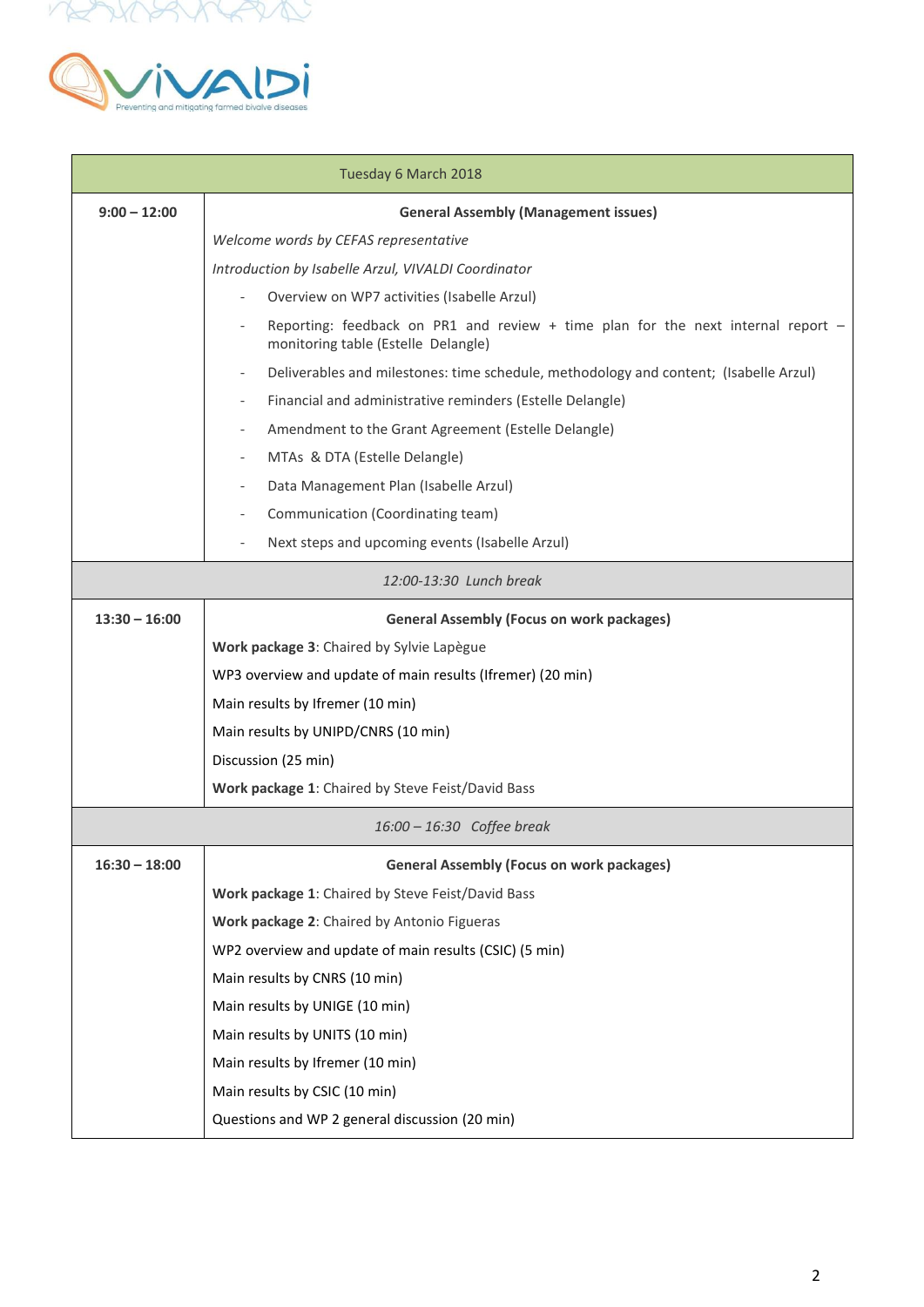



| Wednesday 7 March 2018     |                                                                                                                                                           |  |
|----------------------------|-----------------------------------------------------------------------------------------------------------------------------------------------------------|--|
| Morning                    | Modelling session (separated agenda)                                                                                                                      |  |
| $13:30 - 16:00$            | <b>General Assembly (Focus on work packages)</b>                                                                                                          |  |
|                            | Work package 4: Chaired by Christine Paillard                                                                                                             |  |
|                            | WP4 overview and update of main results (CNRS-LEMAR) (10 min)                                                                                             |  |
|                            | - Task 4.4, Deliverable 4.1. Role of plankton vectors in mediating V. aestuarianus infections in the<br>pacific oyster Crassostrea gigas (UNIGE) (10 min) |  |
|                            | - Task 4.4, Deliverable 4.1. Dynamics of plankton and vibrios pathogenic for oysters in an oyster<br>culture lagoon (CNRS IHPE) (10 min)                  |  |
|                            | - Task 4.4. Deliverable 4.2. Effect of the interaction vibrio/plankton on the vibrio virulence (UNIGE,<br>CNRS IHPE, CSIC) (15 min)                       |  |
|                            | Work package 6: Chaired by Isabelle Arzul                                                                                                                 |  |
|                            | WP6 overview and update of main results (Ifremer $-10$ min)                                                                                               |  |
| 16:00 - 16:30 Coffee break |                                                                                                                                                           |  |
| $16:30 - 18:00$            | <b>General Assembly (Focus on work packages)</b>                                                                                                          |  |
|                            | Work package 6: Chaired by Isabelle Arzul                                                                                                                 |  |
|                            | WP6.1: Stakeholders mapping and analysis for a better dissemination of information (Ifremer $-20$<br>min)                                                 |  |
|                            | WP6.2: Evaluation of the risk perception of stakeholders for a better commitment to disease<br>management (ULiv - 20 min)                                 |  |
|                            | <b>Discussions</b>                                                                                                                                        |  |
|                            | Work package 5: Chaired by Dolors Furones                                                                                                                 |  |
|                            | WP5 overview and update of main results $(IRTA - 10 min)$                                                                                                 |  |
|                            | Task 5.1-Husbandry strategies to reduce mortality                                                                                                         |  |
|                            | . Sub task 5.1.1. Identify and define strategies to avoid entrance and survival of OsHV-1 in hatchery<br>and nursery systems.(IRTA-5 min)                 |  |
|                            | • Subtask 5.1.2. Investigate and define the optimal C. gigas husbandry practices to reduce<br>mortalities (IRTA or MI - 10 min)                           |  |
|                            | Task 5.2- Development of techniques to control water quality and treatment efficacy against<br>pathogens                                                  |  |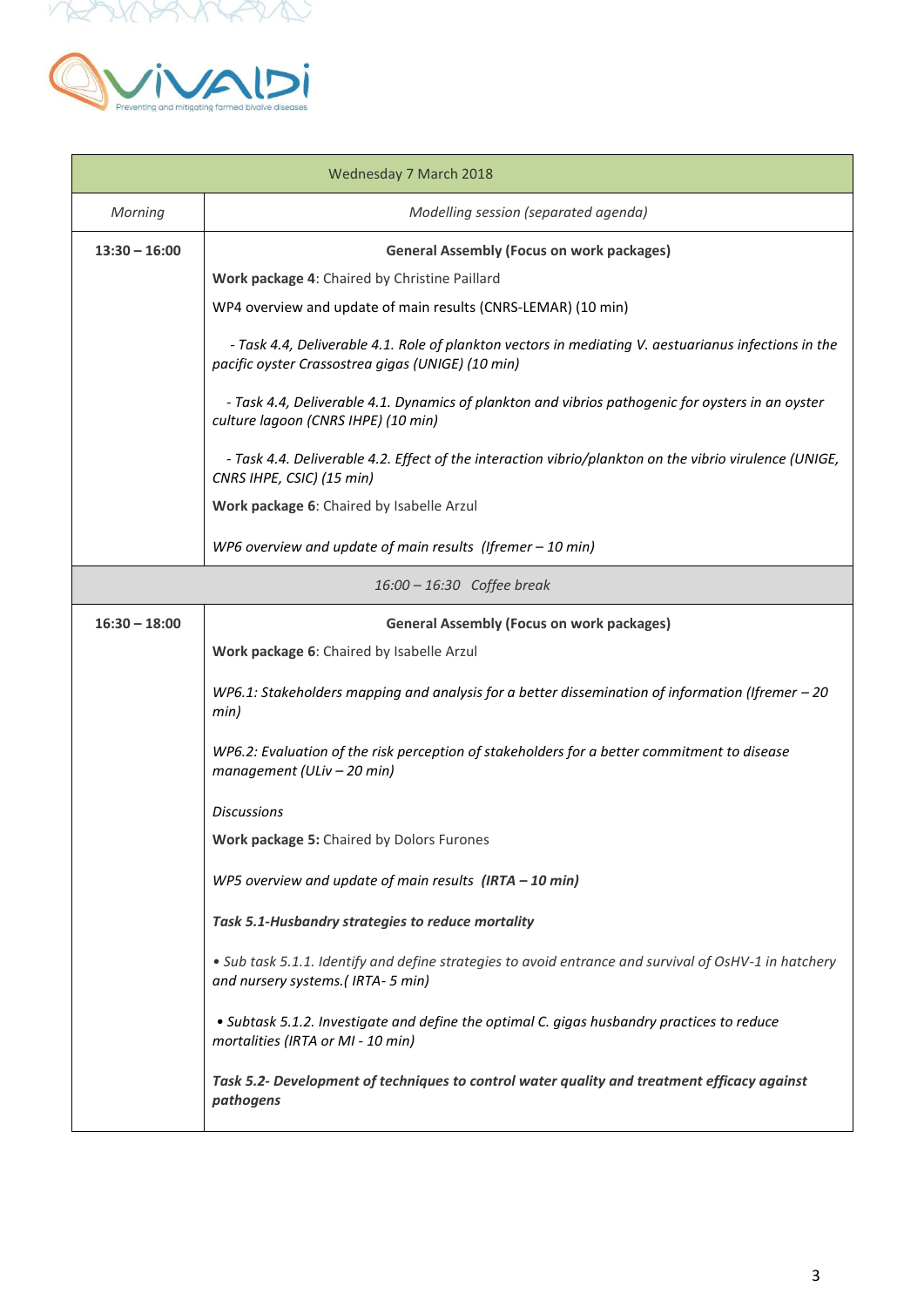



| Thursday morning | • Subtask 5.4.1; Disease transmission prediction through spread models (CEFAS – 10 min)<br>• Subtask 5.4.2- Case studies (CEFAS, IRTA, MI – 10 min)<br><b>Conclusions (all)</b><br>Small groups sessions (separated agendas) and meeting with stakeholders |
|------------------|------------------------------------------------------------------------------------------------------------------------------------------------------------------------------------------------------------------------------------------------------------|
|                  | Task 5.4- Use of models to predict disease spread and transmission and propose effective disease<br>management measures                                                                                                                                    |
|                  | · Subtask 5.3.2;-Development of risk assessment procedures for a better risk-based surveillance<br>$(CEFAS - 10 min)$                                                                                                                                      |
|                  | • Subtask 5.3.1. Study of the applicability of the developed biosensors as early warning systems<br>$(IRTA-5 min)$                                                                                                                                         |
|                  | Task 5.3- Improving surveillance of mollusk diseases for a better disease management                                                                                                                                                                       |
|                  | • Subtask 5.2.1. Water treatments to prevent spread of pathogen and active mollusc stages<br>(gametes and spat) including in shellfish depuration plants (SDP). (IRTA-10 min)                                                                              |